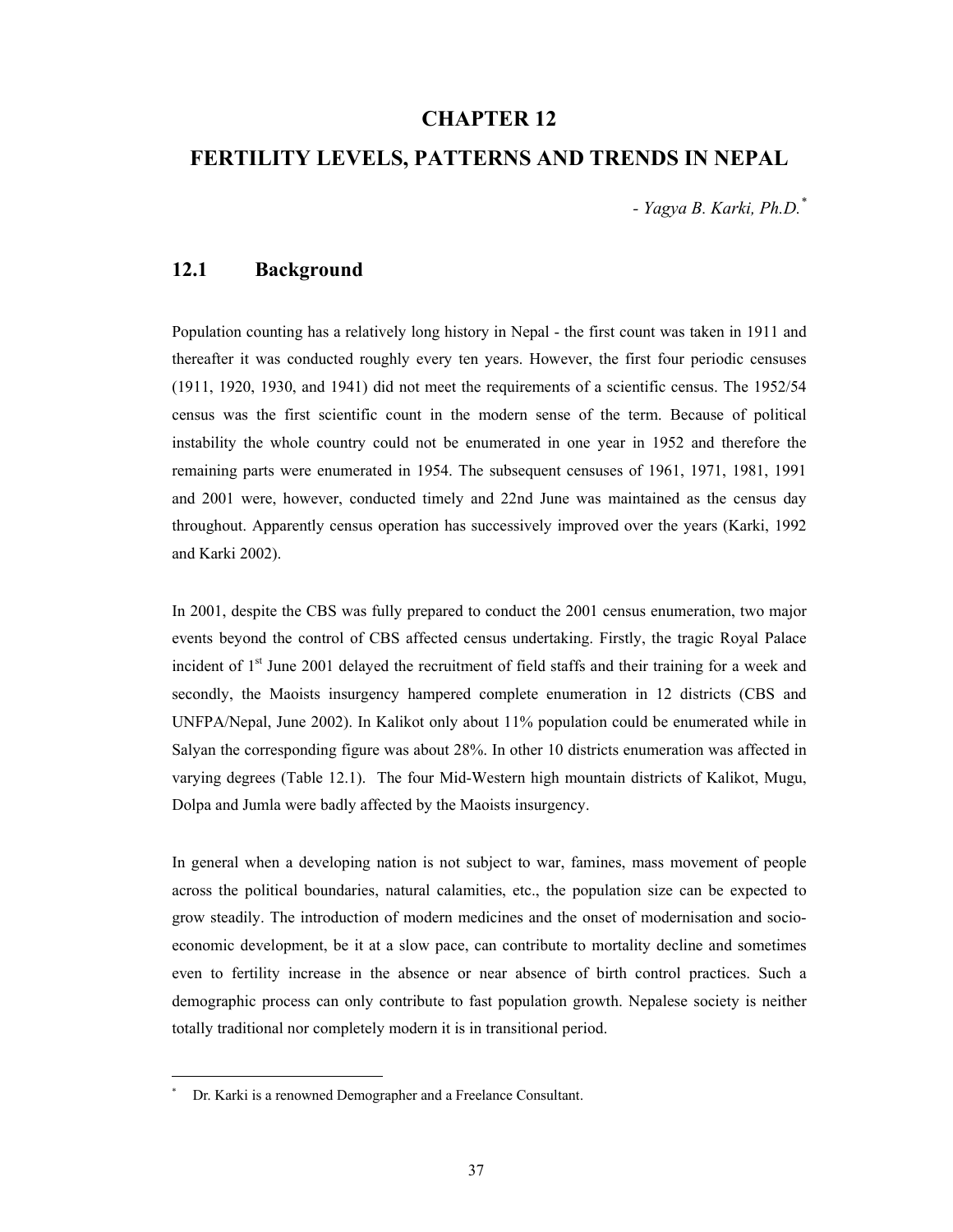|                          |                     | Per cent enumerated |      |       |      |
|--------------------------|---------------------|---------------------|------|-------|------|
| <b>Ecological Region</b> | Development Region  | Females             | Male | Total |      |
|                          | Central Development | Dolakha             | 86.1 | 86.1  | 86.1 |
|                          | Region              | Sindhupalchok       | 95.8 | 96.3  | 96.0 |
|                          |                     |                     |      |       |      |
|                          |                     | Dolpa               | 73.6 | 75.3  | 74.4 |
| Mountain                 | Mid Western         | Jumla               | 76.9 | 77.9  | 77.4 |
|                          | Development Region  | Kalikot             | 9.9  | 11.8  | 10.9 |
|                          |                     | Mugu                | 70.4 | 72.2  | 71.3 |
|                          |                     |                     |      |       |      |
|                          | Far-Western         |                     |      |       |      |
|                          | Development Region  | Bajura              | 92.5 | 92.5  | 92.5 |
|                          |                     |                     |      |       |      |
|                          | Central Development |                     |      |       |      |
|                          | Region              | Sindhuli            | 99.1 | 99.1  | 99.1 |
| Hill                     |                     |                     |      |       |      |
|                          | Mid-Western         | Salyan              | 27.8 | 29.0  | 28.4 |
|                          | Development Region  | Surkhet             | 93.3 | 93.8  | 93.5 |
| Tarai                    | Eastern Development | Jhapa               | 91.9 | 92.1  | 92.0 |
|                          | Region              | Siraha              | 99.5 | 99.6  | 99.6 |

**Table 12.1 : Status of enumeration of 12 districts, 2001 census.** 

Source: CBS and UNFPA/Nepal, June 2002

Fertility rates like Total Fertility Rate (TFR) and Crude Birth Rate (CBR) are available at national (Bourini, 1977; MOH, 1977 and CBS, 1978), at development region and administrative zone levels (Karki, 1984) for different years but not for 2001. Data referring to previous periods are useful to look at the levels and trends over time. This exercise was carried out with a view to fill this gap.

Attempting to influence human fertility behaviour is perhaps one of the most difficult tasks. In the words of Eberstadt (1983) "formulating effective policy to influence human behaviour is difficult in many spheres, but probably nowhere do policy-makers and planners encounter so many problems as when attempting to alter human fertility". Population planning with the objective of reducing fertility level therefore becomes most intractable of planning areas. In order to influence the most sensitive area of human fertility behaviour calls for the clear understanding of various ramifications of social, cultural, economic, psychological, biological and political aspects of human life. It is no wonder that many nations fail to achieve fertility targets.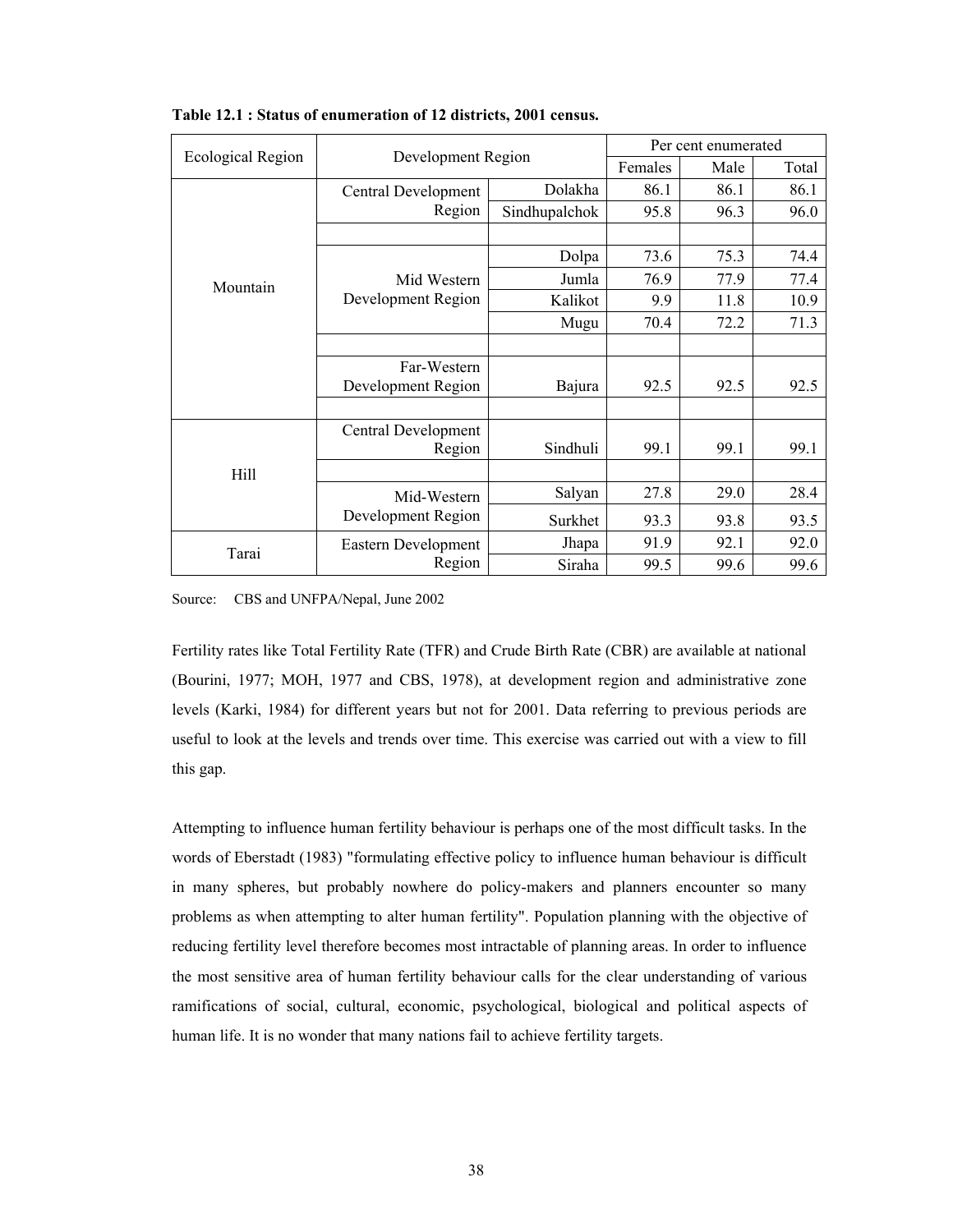# **12.2 Methodology**

Because of the paucity of reliable data fertility rates or for that matter any other demographic rates in the context of Nepal, have to be estimated using indirect methods of estimation. Only the 1976 Nepal Fertility Survey data (Goldman et al, 1980), Family Health Survey 1996 (MOH, New Era and Macro International, 1997) and Nepal Demographic and Health Survey 2001 (MOH, New Era and ORC Macro, 2002) were good enough to estimate fertility directly. For this reason, recourse has been taken to indirect methods of fertility estimation techniques to estimate regional level fertility rates in the present work.

A number of indirect methods are currently available for preparing fertility estimates. The methods most often used are the Brass method (Brass and Coale, 1968), Palmore's regression method (Palmore, 1978), Gunasekaran and Palmore method (Gunasekaran and Palmore, May 1984) and own-children method (Cho, et al, 1986). Other methods include "reverse survival" techniques and methods based on stable and quasistable population theory (UN, 1967). Recently many more methods are available among which some that can be cited here are those of Coale, Hill and Trussel (1975), Feeny (1977) and Arriaga (1983).

Brass's method known as the P/F ratio method is widely used in estimating fertility when available data are limited and defective. Underlying the method is the empirical observation that respondents when asked about their fertility are likely to provide reports which contain at least two types of errors: (a) in responding to the question on children ever born, older women commonly omit some births, possibly a high proportion of the dead rather than the living children. Therefore, the average parities of women 45-49 cannot be used to measure the life time fertility (the total fertility rate) without some allowance for this omission; and b) although the information on births in the 12 months preceding the census or survey (referred to as the reference period) gives generally a fair idea of the age pattern of fertility, the level of fertility indicated by the data can be over or underrepresented. This is because the respondents often misunderstand the reference period.

Brass's solution to this problem is to compare the two sets of reports, children ever born and births in the last year by age of mother and to use one set of results to correct the other. This procedure compares lifetime fertility (P- the average parities by age) with current fertility (F) and hence the correction is known as the P/F ratio method. There is, however, one basic assumption of this method, i.e., the fertility level has not changed in the recent past. As regards Nepal's 1971 and 1981 data this assumption still holds true because until mid 1981 Nepalese women's fertility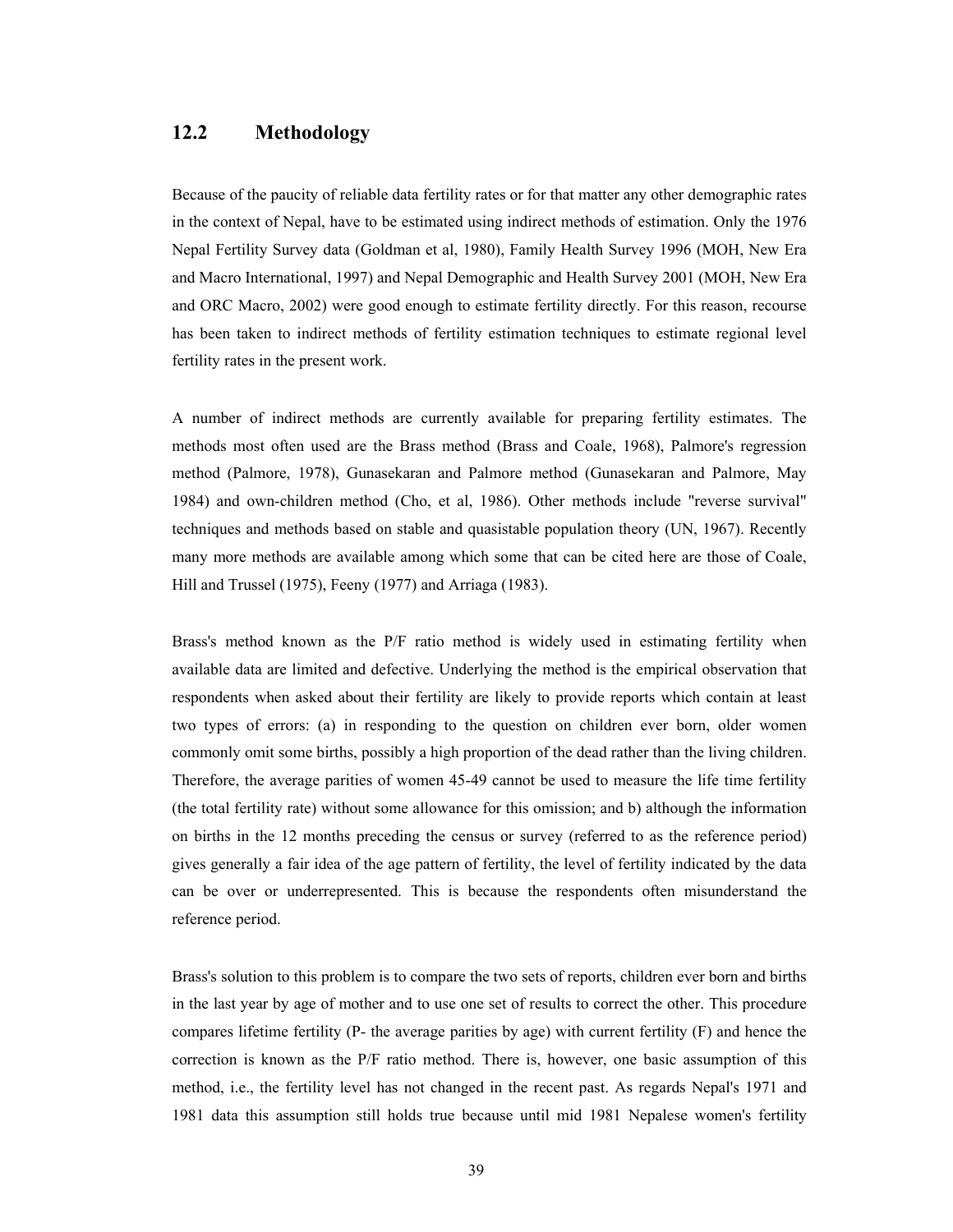behaviour was more or less natural because until then contraceptive prevalence rate was only about 9 per cent (MOH, 1983). That the application of P/F ratio method was still valid is supported by the 1976 fertility survey data, which showed the same TFR as the direct method (Goldman et al, 1980).

For 1991 and 2001 regional level fertility estimates, as there was some evidence of fertility decline in Nepal, the P/F ratio method as described in Manual X (UN, 1983) and further modified by Arriaga (1983) which takes into account declining fertility, was used. Other indirect techniques were not tried for regional analysis as the required types of information for those techniques are not available at regional levels. From the analysis presented in Section 4 here it is also clear that the fertility level arrived at by applying the P/F ratio method is very reasonable.

#### **12.3 Data**

The basic data for the present estimates come from Population Censuses of Nepal 1991 (CBS, 1993, Vol. I, Parts III and XII) and 2001. Both censuses contain information on children ever born and births in the last year by age of mothers. These two types of fertility information are suitable to apply the P/F ratio method to estimate fertility.

The problems associated with these fertility data are worth mentioning here. To begin with, age reporting by women is bad. Age exaggeration by older women is common in Nepal which affects fertility level. The second problem is the omission of children ever born. Since contraceptive prevalence was low during the 1980s and the 1990s one would expect much larger number of children ever born than what has been reported in the censuses. Because Nepalese women do not generally recall dead infants or children the omitted infants and children are most likely to be the dead ones. This phenomenon affects both children ever born and births last year data and because of high infant mortality birth data are more extensively affected.

Despite these problems and limitations the present work is an attempt to estimate levels and trends of national and regional fertility in Nepal. The last four censuses (1971, 1981, 1991 and 2001) have made enormous investments in collecting the types of information suitable for the application of indirect methods of fertility estimation. The present work is an effort to add some meaning to the huge undertaking of HMG in collecting data. One wonders about the usefulness of such a massive undertaking if they are not analysed at all.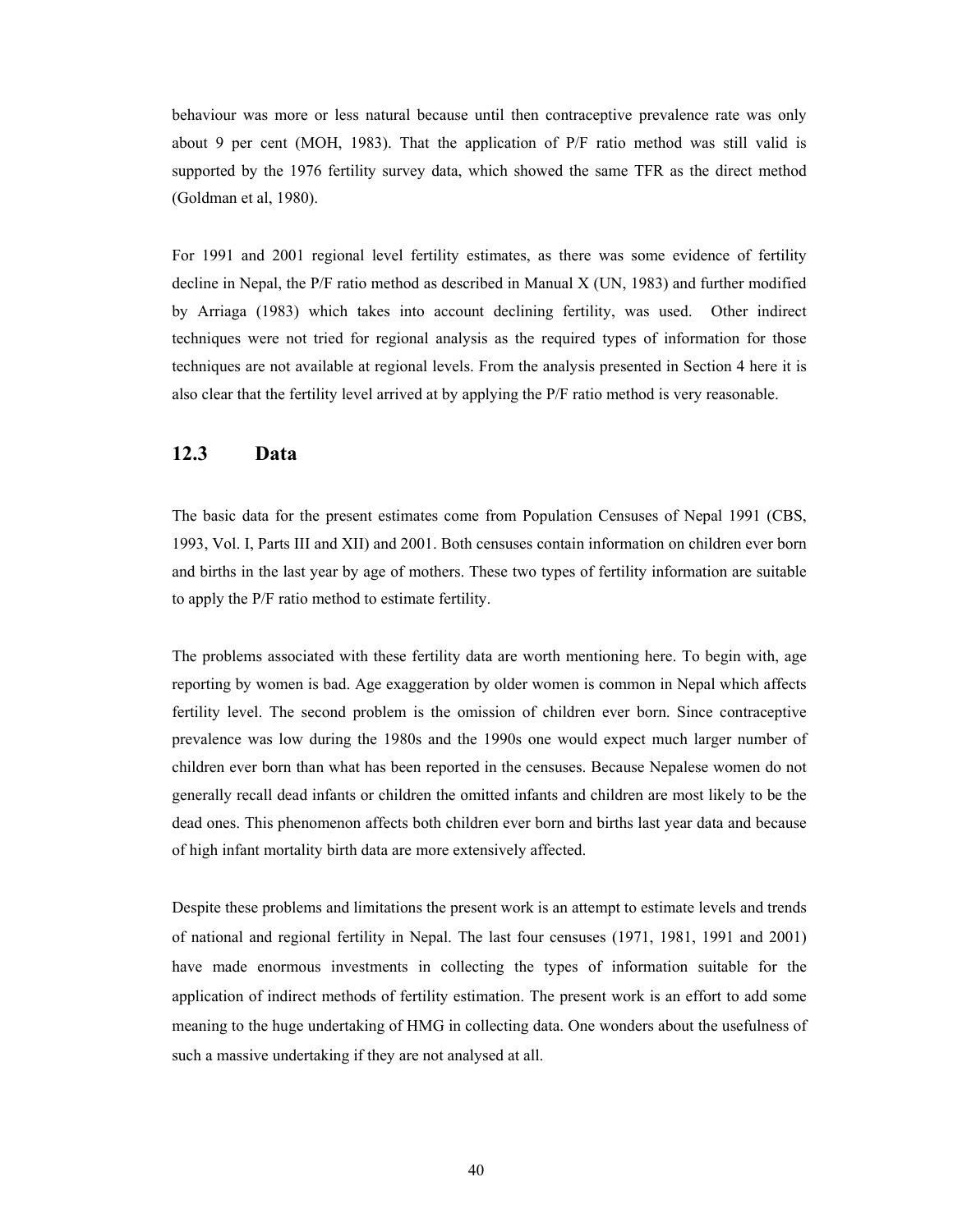### **12.4 Fertility Levels and Trends: National Level**

To determine the level of fertility at the national level various methods were applied to the available data. This was possible because various parameters required to use different methods are available at the national level. For mid 2001 the Total Fertility Rate arrived at by applying different methods to the census data are given in Table 12.2. For mid 2001 various methods of estimation point at TFR slightly less than 4.00 per woman in Nepal. The lowest level is given by the Rele's method (TFR=3.66) and the highest is given by Gunsekaran and Palmore's regression method (TFR=3.87). The mean TFR value turns out to be 3.8 for 2001 and this very much squares with the estimate arrived at by the P/F ratio method.

| Total Fertility Rate (TFR) | Method                            |
|----------------------------|-----------------------------------|
| 3.77                       | Trussell's method                 |
| 3.87                       | Gunasekaran and Palmore method    |
| 3.70                       | Palmore's method                  |
| 3.66                       | Rele's method                     |
| 3.79                       | Arriaga modified P/F ratio method |
|                            |                                   |

**Table 12.2 : Fertility level in 2001, Nepal.** 

The Nepal Demographic and Health Surveys are carried out in Nepal every five years and among other variables they also collect fertility related information. The researchers involved in implementing and analysing data from the surveys claim that the data are good enough to estimate fertility level directly from the responses given by the respondents. Having been convinced of the reliability of the responses they have estimated TFR for the periods 1993-95 and 1998-2000 directly from the births in the recent past. The direct estimates and their reference periods are given in Table 12.3. On the assumption that they are right the author has extrapolated the TFR trend for mid 2001 which comes to 3.88.

**Table 12.3 : Fertility trends based on direct estimates, 1993-2001** 

| Period  | Based on DHS Direct Estimates |                                                  |
|---------|-------------------------------|--------------------------------------------------|
|         | TFR.                          | Mid Point                                        |
| 1993-95 | 4.64                          | 1994                                             |
| 1998-00 | 4 10                          | 1999                                             |
| 2001    | 3.88                          | 2001, Based on linear extrapolation <sup>a</sup> |

 $^{a}$  [4.10-[ $\{(4.64-4.10)/5\}$ \*2]] Linear trend

Source : MOH, New Era and Macro International, 1997 and MOH, New Era and ORC Macro, 2002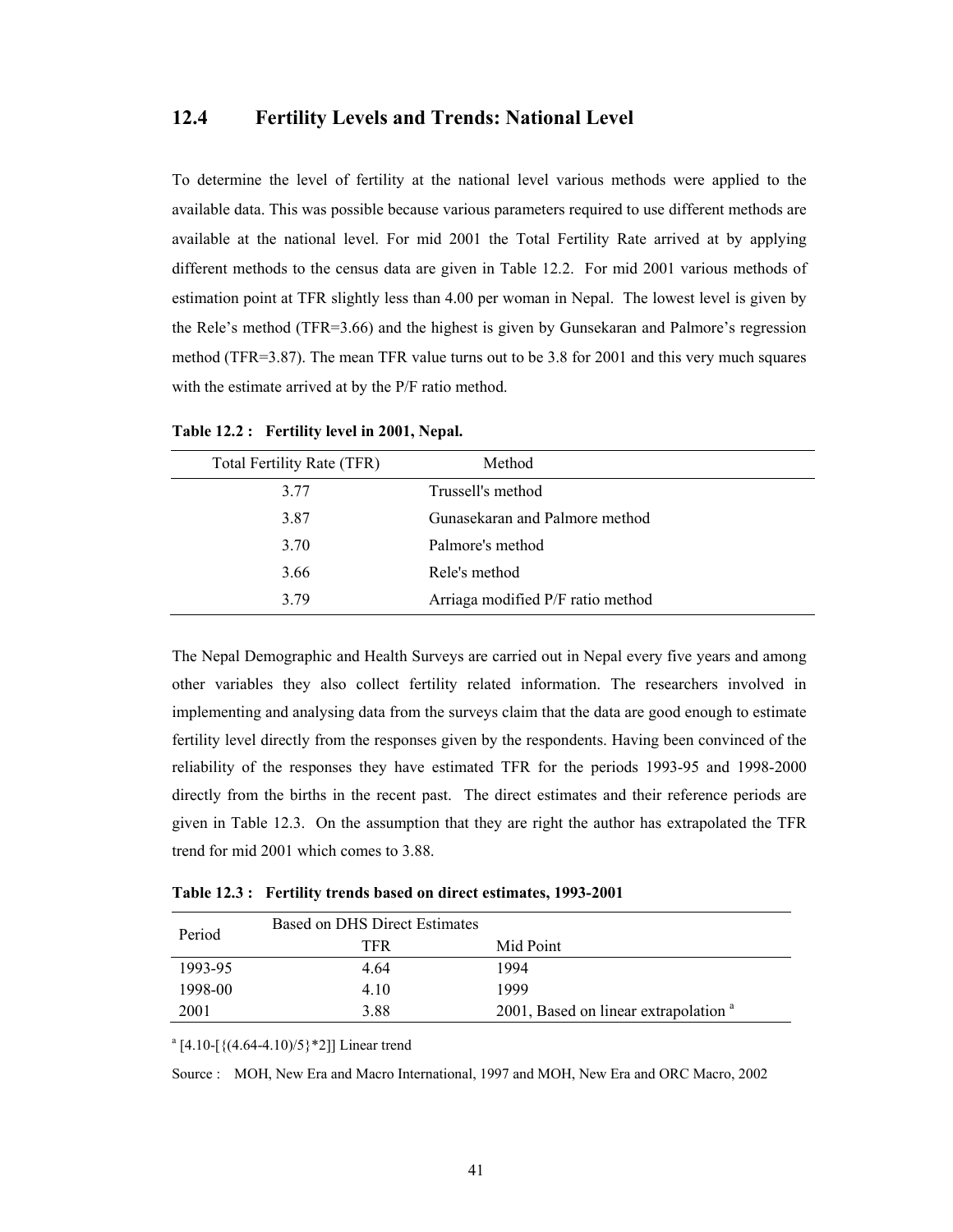However as several studies show once the decline of fertility level is initiated the speed is fast at an early stage and later on it slows down. From mid 1994 to mid 1999 the average annual linear decline was about 0.11. If this is assumed then by mid 2001 the TFR would be 3.8. As stated above, it can be reasonably assumed that it is slightly faster than the trend observed in the recent past. Therefore for mid 2001 the level of TFR was about 3.8 as indicated by the 2001 census data (Table 12.2).

Nepal began setting fertility reduction targets as early as 1965 but they were never met. During the Third Plan (1965-70) period, the target was to reduce the estimated CBR of 39.1 in 1967 to 38.1 in 1971. No such target was fixed for the Fourth Plan (1970-75) period though about 132,000 married couples were to be supplied with family planning services. During the Fifth Plan (1975-80) period, the newly estimated CBR of 40 was to be reduced to 38 by 1980 (Joshi and David, 1983). For 1980, the official estimate of CBR was 42, and the Planning Commission set the target of reducing the official figure to 40 by the end of the Sixth Plan (1980-85) period (NPC, 1981). But the Fertility and Family Planning Survey of 1986 showed CBR of about 39 for 1986 which is a year later than the target year (MOH, 1987). The Seventh Plan (1985-90), as usual, planned to achieve TFR of about 4 per woman by the end of the plan period (NPC, 1986/1987). But the demographic information shows that Nepal's TFR was above 5, although not as high as 6.0, until early1990s (MOH, 1993).

The Eighth Plan (1991/92-1996/97) set the target of reducing TFR from an estimated 5.8 per woman to 4.5 by 1996/97 (NPC, July 1992). The Family Health Survey 1996 showed TFR of 4.64 per woman. The Ninth Plan (1996/97-2001/02) aimed to reduce the fertility level to 4.2 by the end of the plan period. Despite tumultuous political times during the Ninth Plan period and its consequences on the health service delivery the level of fertility was more than achieved as the last Nepal Demographic and Health Survey 2001 showed TFR of 4.1 for the three year-period 1998-2000 (Table 12.3). In addition the fertility level has apparently continued declining and by mid 2001 it is estimated to have declined to 3.8 per woman (Table 12.2).

In this work three types of fertility measures - Age-Specific Fertility Rate (ASFR), Total Fertility Rate (TFR) and Crude Birth Rate (CBR) have been estimated at national and regional levels for both 1991 and 2001 census years.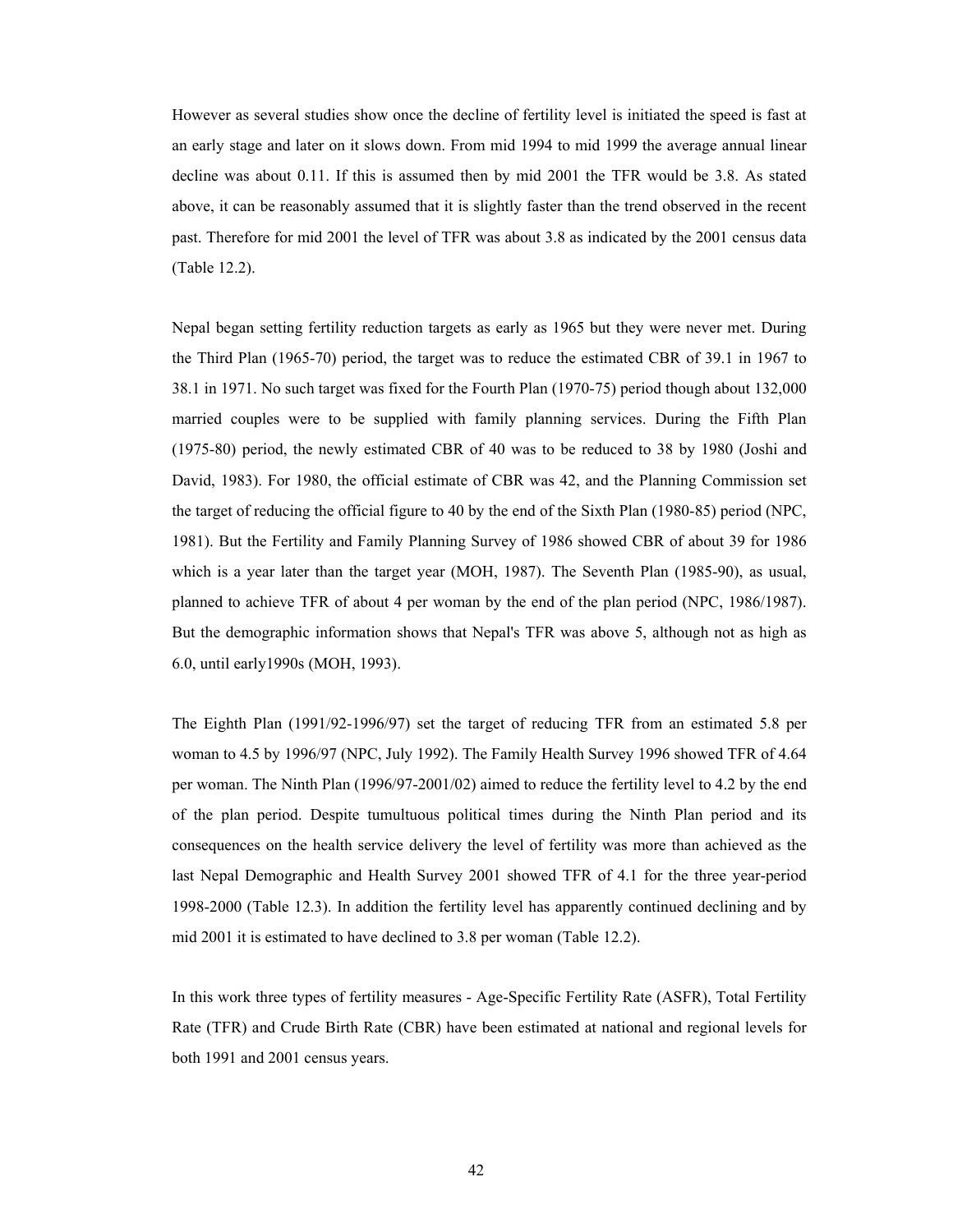The fertility levels tempt one to conclude that the birth control programmes did not have much effect on population growth rate until the early 1980s. These programmes were at best successful in checking TFR from rising to a very high level of about, say, 7 or more per woman because estimates of TFRs show consistent rise from about 5.7 in 1961 to well above 6 until early 1980s (Table 12.4). This trend is perhaps due to improvements in general health standards (Langford, 1981). The other possible factor could be increasing co-operation from the people reporting their vital events in the recent past. Further data collection method itself might have improved recently. However, it is quite clear from Table 12.4 that the onset of fertility decline has begun in Nepal, perhaps some where in the early 1980s.

**Table 12.4 : Estimates of crude birth rate (CBR) and total fertility rate (TFR), Nepal: 1952/54-2001** 

| Reference<br><b>Year/Period</b> | <b>CBR</b> | TFR          | <b>Method</b>                     | <b>Source</b>                                  |
|---------------------------------|------------|--------------|-----------------------------------|------------------------------------------------|
| 1952/54                         | $45 - 50$  | n. a.        | Stable population analysis        | Vaidyanathan and Gaige (1973)                  |
| 1961                            | 47         | $5.74*$      | Stable population analysis        | Krotki and Thakur (1971)                       |
| 1971                            | 43         | 5.83         | Brass's P/F Ratio method          | Karki (1984)                                   |
| 1976                            | 46.8       | 6.33         | Direct estimate                   | Goldman, et al (1980)                          |
| 1981                            | 45         | 6.39         | Brass's P/F Ratio method          | Karki (1984)                                   |
| 1986                            | 39         | $5.75+$      | Brass's P/F Ratio method          | MOH (1987)                                     |
| 1991                            | 39         | $5.16^{(a)}$ | Arriaga modified P/F Ratio method | Karki (the present study)                      |
| 1991                            | n. a.      | $5.12**$     | Arriaga modified P/F Ratio method | MOH (1993)                                     |
| 1993-95                         | 37         | $4.64^{++}$  | Direct estimate                   | MOH, New Era and Macro<br>International (1997) |
| 1998-00                         | 33.5       | 4.1          | Direct estimate                   | MOH, New Era and ORC<br>Macro $(2002)$         |
| 2001                            | 30.5       | 3.8          | Arriaga modified P/F Ratio method | Karki (the present study)                      |

- n. a. Not Available
- \* GRR converted to TFR using sex ratio.
- $+$ MOH 1986 survey data corrected for under-reporting.
- @ 1991 Census data corrected for under-reporting. This estimate is quite robust in that the estimated TFR matches well with Retherford and Thapa (August 1999) estimate of 5.16 for 1990/91.
- <sup>++</sup> Based on direct estimate.
- \*\* 1991 Survey data corrected for under-reporting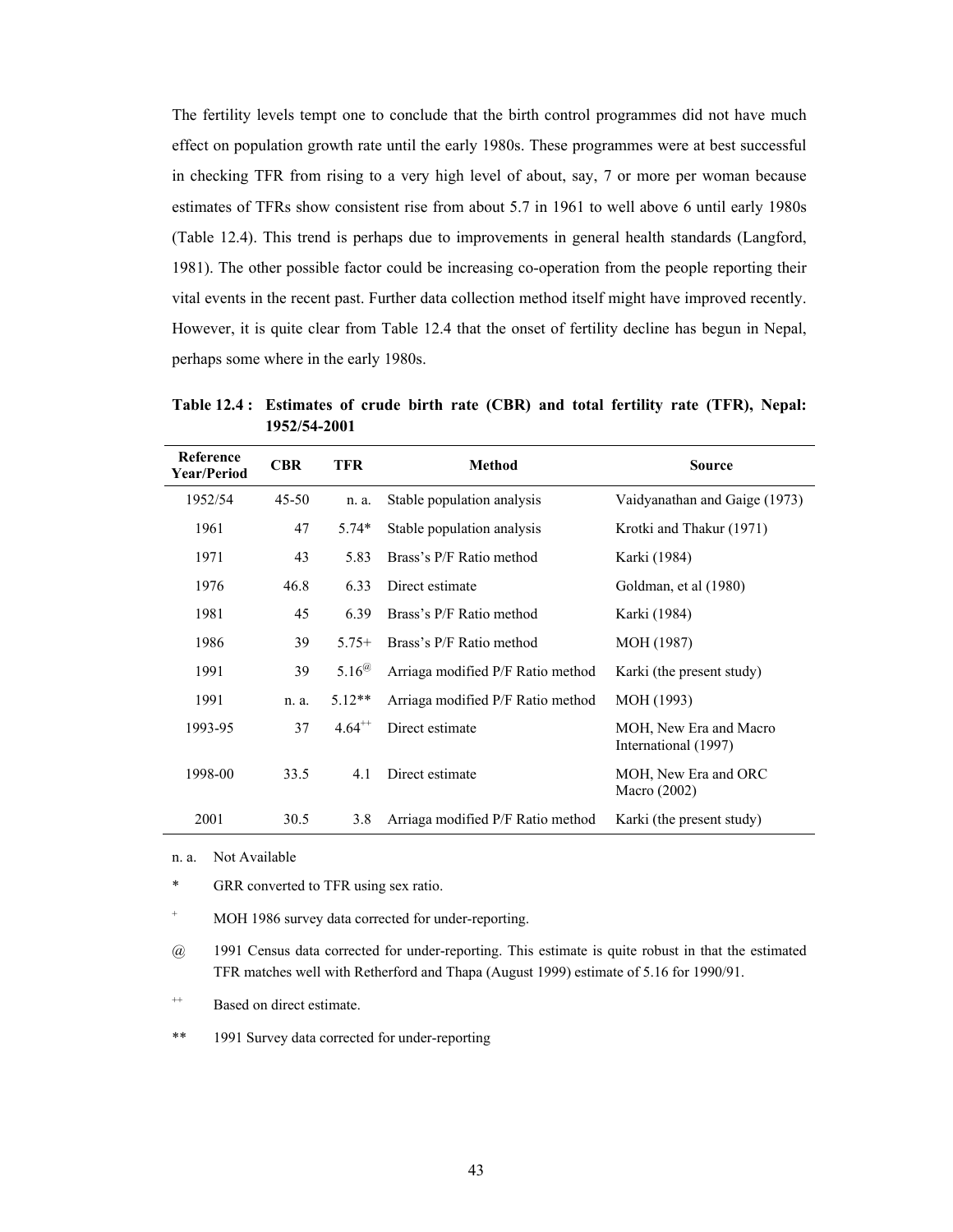# **12.5 Fertility Pattern**

The rate of childbearing starts from zero at about age 15, it rises to a peak in the late 20's, and then tapers off to zero again at about age 49. The age pattern of fertility varies from population to population and in any one population varies from time to time depending on marriage habits, incidence of sterility, the practice of family planning and other factors. However, most of the variation in fertility takes place in the level of this curve rather than in its general shape which remains fairly constant from population to population and from time to time. For instance, as Figure 1 shows the shape of fertility curve is about the same for a high fertility country such as Nepal and that of the low fertility country such as Chile but the difference is noticed in terms of fertility level.



Source : Arriaga, E. E. Population Analysis with Microcomputers, Vol. I. Bureau of the Census, USAID and UNFPA, November 1994 and the present study.

Within Nepal it is seen that as fertility declines the age pattern of fertility does not change but the level changes. Figure 12.2 shows for all seven age groups the level of fertility has gone down while the age pattern of fertility has remained about the same.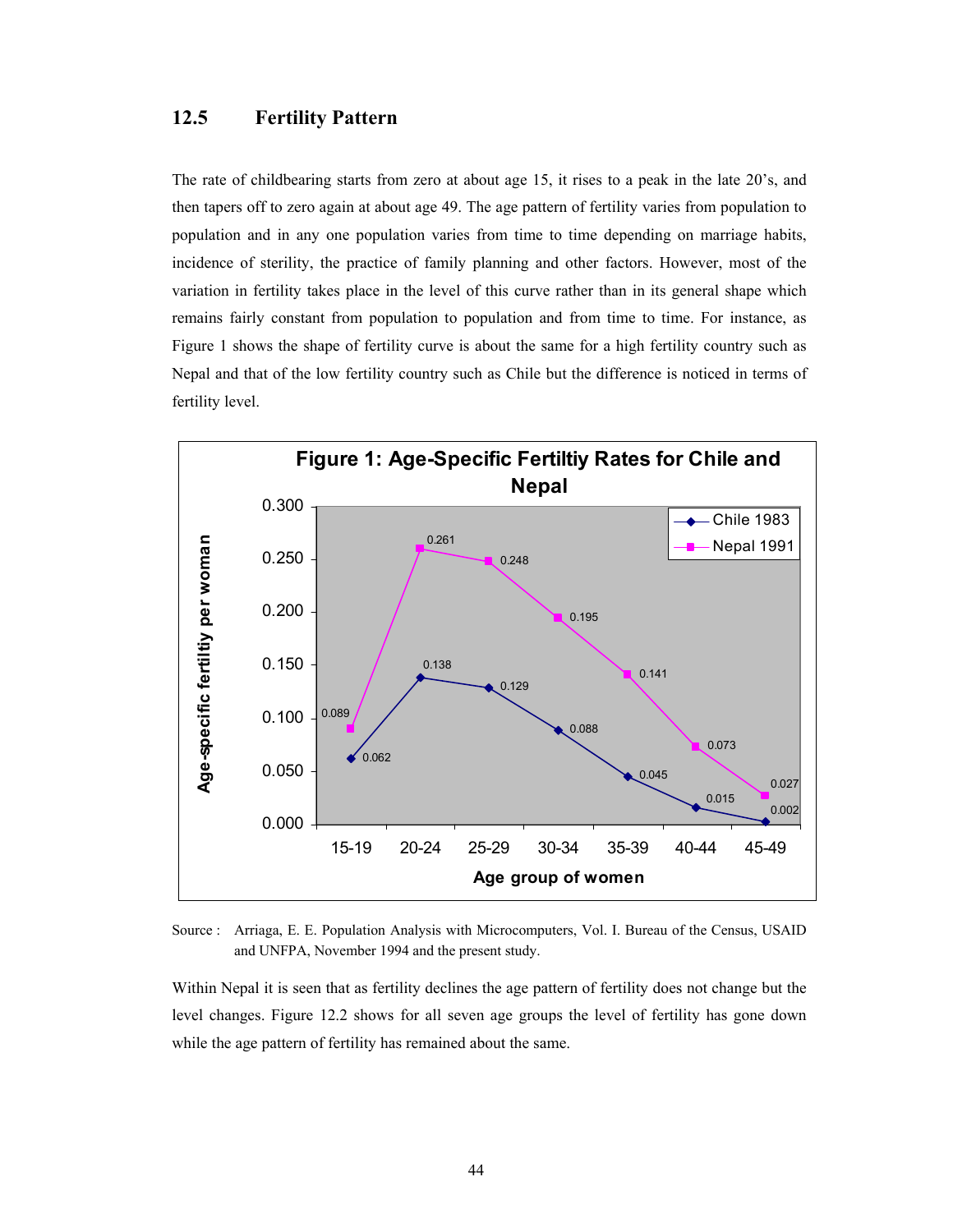

### **12.6 Fertility Differentials**

Differential fertility is the study of fertility differences between specific population groups. Common analyses are by socio-economic group, by religion, by education level, by race, by occupation, by urban/rural region, by wife's work experience and by husband's income. Such analyses are carried out in order to throw light on the causes of reproductive behaviour, to interpret the changes which have taken place in the birth rate and as a guide to changes likely to take place in the future. If, for instance educated persons experience lower fertility, and if the proportions of the population in these classes are increasing, then this could be a factor causing the overall birth rate to fall.

Differences in the fertility of specific population groups arise mainly from three sources, namely, differences in the number of children which couples in the various population groups want, difference in their knowledge, attitude and practice of fertility control which enable them to obtain these desires, and difference due to the demographic characteristics of each population group. The cultural differences in fertility is concerned with the examination of the factors, the 'intermediate variables' of Davies and Blake (1955), through which cultural conditions can affect fertility. These include age at entry into sexual unions, proportion of women never entering sexual unions,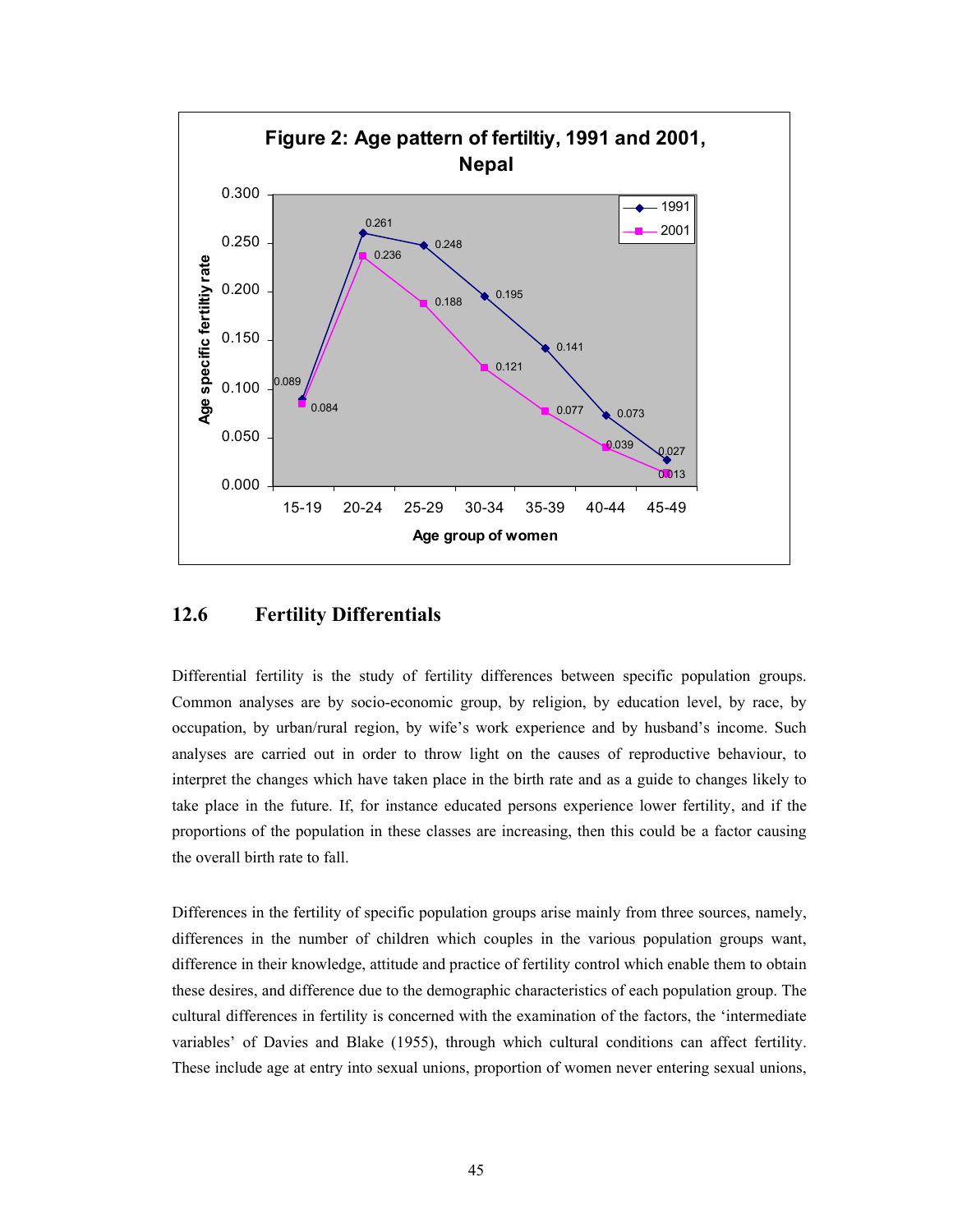periods of abstinence (voluntary or involuntary), fecundity or infecundity, use of contraception and foetal mortality, etc.

For the present purposes differential fertility is examined with respect to residence ecological belts and development regions as the census data are available for analysing fertility differentials only for these categories.

#### **12.6.1 Fertility by Residence**

 $\overline{a}$ 

According to the population census of 2001 about 85.8% of the total population of Nepal resides in rural areas (CBS and UNFPA/Nepal, 2002). In 1971 more than half of the total urban population lived in the three cities of the Kathmandu valley, but by 2001 this proportion had declined to about 30.9%. Now 45.5% of the total urban population lives in the Tarai areas. Although according to the 1991 census of Nepal the proportion of urban population was 9.2% by the end of 1997 this proportion had changed to 12.7% because of the reclassification of some rural areas as urban centres<sup>1</sup> (Bastola, July 2000). Although about 14.2% of the total population is classified as urban residents more than 50% of them do not exhibit urban characteristics.

Urban total fertility rate in Nepal in 2001 based on the census data was estimated at 2.82 per woman (Table 12.5) which is about three quarters of the national TFR of 3.8. In 1991 the urban TFR was 3.4 while the national TFR was 5.2.

|            | Urban |       | <b>Rural</b> |       |
|------------|-------|-------|--------------|-------|
| Age Group  | 1991  | 2001  | 1991         | 2001  |
| $15-19$    | 0.085 | 0.075 | 0.089        | 0.079 |
| $20 - 24$  | 0.212 | 0.201 | 0.267        | 0.243 |
| 25-29      | 0.181 | 0.146 | 0.257        | 0.212 |
| 30-34      | 0.106 | 0.079 | 0.204        | 0.148 |
| 35-39      | 0.058 | 0.037 | 0.149        | 0.126 |
| 40-44      | 0.026 | 0.018 | 0.076        | 0.050 |
| 45-49      | 0.011 | 0.007 | 0.028        | 0.015 |
| <b>TFR</b> | 3.40  | 2.82  | 5.35         | 4.37  |

**Table 12.5 : Estimates of the age-specific fertility rate (ASFR) and total fertility rate (TFR) by residence, Nepal, 1991 and 2001.** 

The rural TFR of 4.37 in 2001 (Table 12.5) is about one and a half times the urban TFR. Ten years ago the rural woman on average gave birth to about 5.35 children. It is clearly seen that both in the rural as well as the urban areas the fertility level has gone down in the last ten years. Fewer

<sup>1</sup> In 1991 there were 33 municipalities but at the beginning of 1992 an additional 3 areas were designated as urban areas. Further, at the beginning of 1997, 15 more areas were designated as urban and at the end of 1997 still another 7 more areas were designated as urban areas.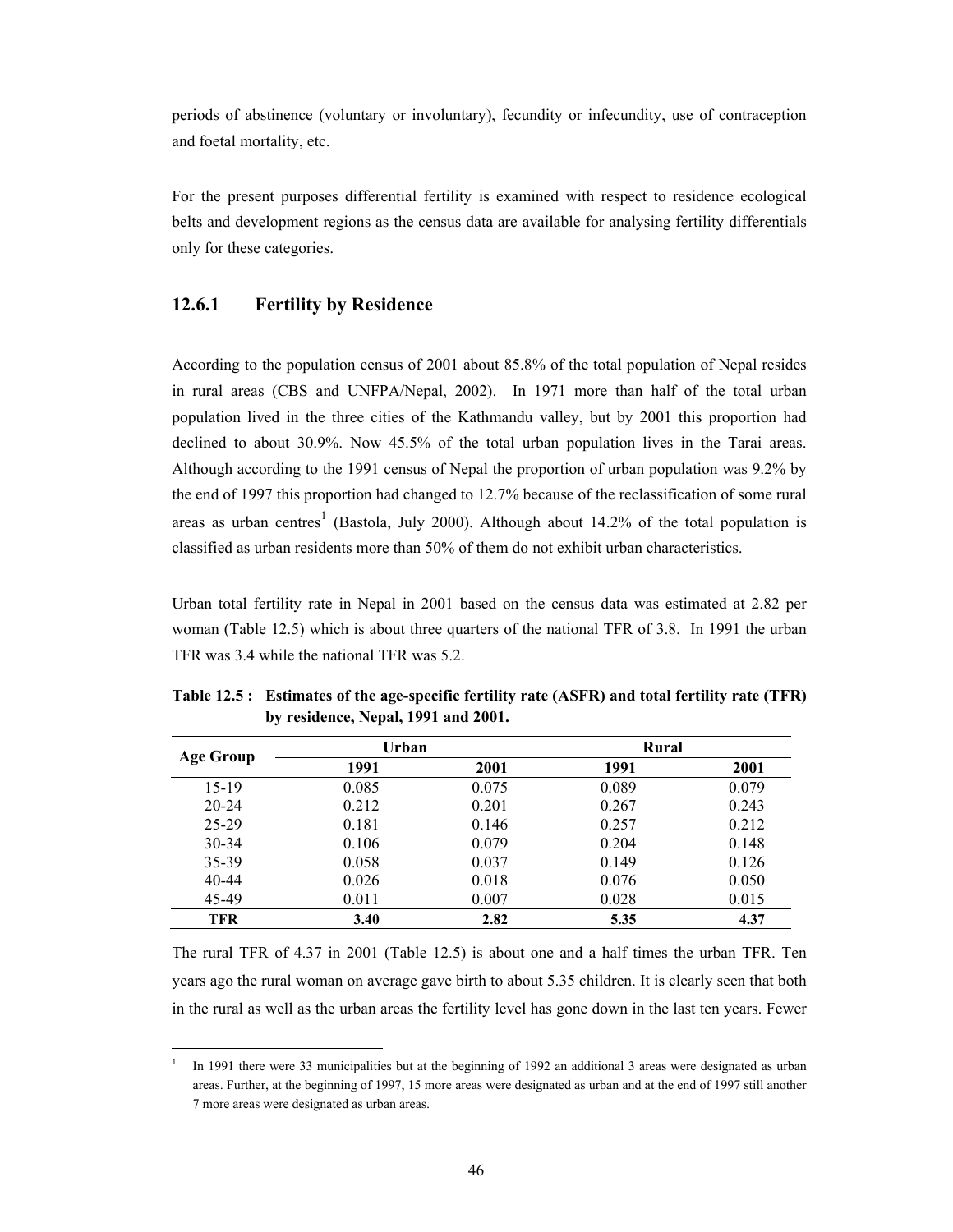younger women under 20 years of age bear children now compared to some 10 years ago. However the peak age of fertility has remained the same. Women belonging to the age group 20- 24 are most active in reproduction. The second most reproductively active age group is 25-29 in both rural and urban areas (Table 12.5). It is also seen that compared to the urban women the rural women keep on producing children late in their 40's up to about they are 50 years old.

#### **12.6.2 Fertility by Ecological Belts**

Nepal is characterized by three distinct geographic areas running east to west, referred to as the Mountains, the Hills and the Tarai. The Mountain areas range in altitude from 16,000 feet (4880 metres) to 29,028 feet (8848 metres) above sea level and include such mountains as Everest, Kanchanjunga, Makalu, Dhaulagiri and Annapurna. The area accounts for almost 35% of the total land area of the country and according to the 2001 census about 7.3% of the country's 23.2 million population live in this area.

The Hill areas range in altitude from above 1,000 feet (305 metres) to 16,000 feet (4880 metres). The Hills account for 44% of the total land of the country and about 44.3% of the total population. The Tarai areas range from about 200 feet (60 metres) to 1000 feet (305 metres) above sea level and include some of the most fertile land in the country. Slightly over one-fifth of the total land area and about 48.4% of the total population are located in the Tarai.

The high mountain area is sparsely populated and also less developed overall than the other ecological regions. This region is remote and inaccessible. The fertility level in the mountain region has remained high. In 1991 the TFR was estimated at 5.93 (Table 12.6), almost 15% higher than the national rate of 5.16 (Table 12.4) and in 2001 the corresponding figures were 4.57 and 3.79. The mid hill region has the second highest fertility level. The TFR was 5.33 in 1991 and it declined to 3.77 in 2001. The Tarai exhibits the lowest fertility level. The TFR was estimated at 4.72 in 1991 and this level further declined to 3.64 by 2001 (Table 12.6). Most Tarai settlements are accessible by road and every year increasing number of migrants settle there. Socioeconomically too the Tarai region is better-off. More than half of urban populations are in the Tarai.

The fertility peaked for the age group 25-29 in the mountain region in 1991 when the level of fertility was nearly 6 per woman but when the level declined by 2001 the peak shifted to younger age group, i.e., 20-24 (Table 12.6). In other regions the peak age of fertility is 20-24. In all ecological belts more than 50% of all births take place in the age groups 20-24 and 25-29. It is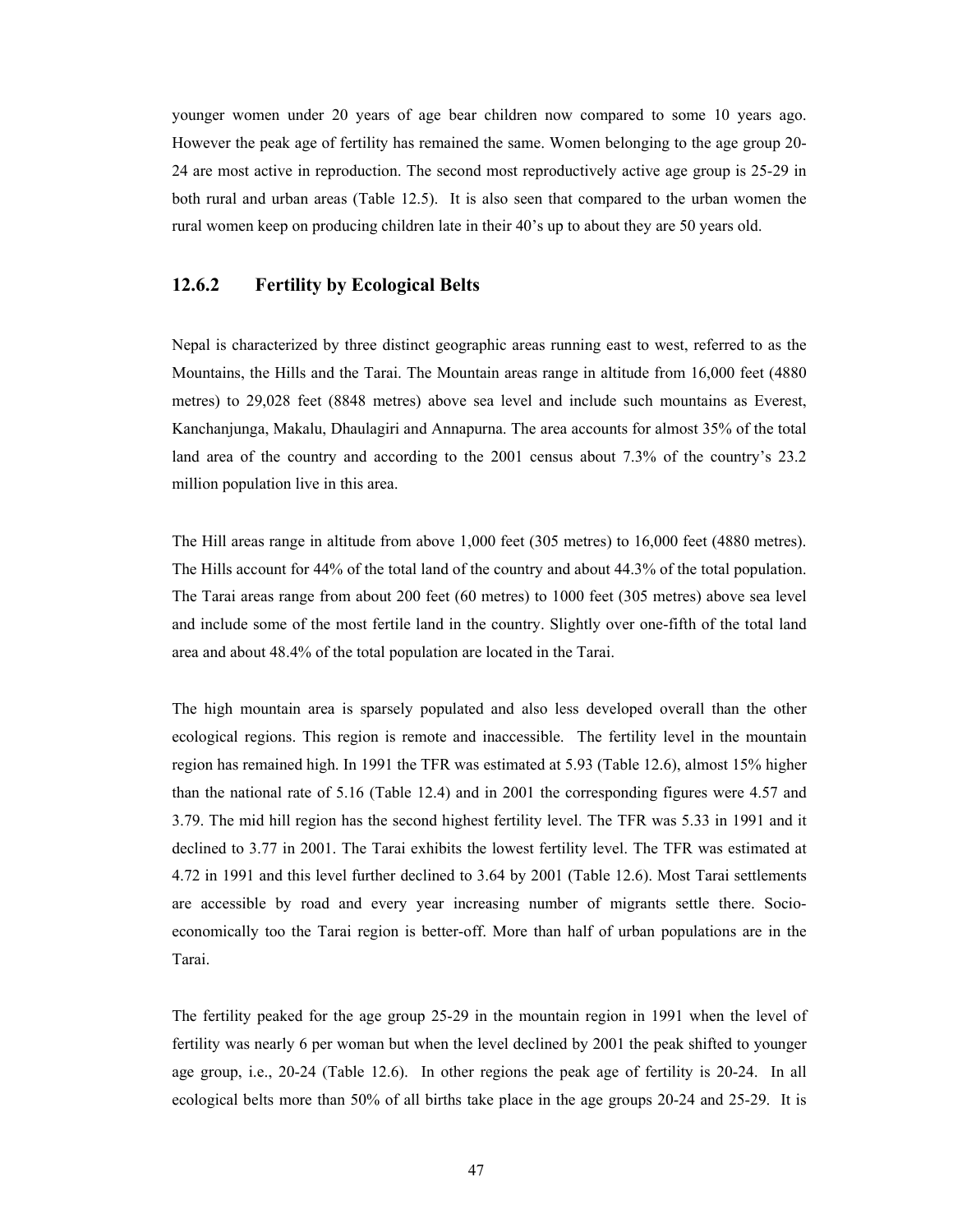also seen that as the level of fertility declines fertility increasingly concentrates in the age group 20-24.

| <b>Age Group</b> |       | <b>Mountain Region</b> |       | <b>Hill Region</b> | <b>Tarai</b> |       |  |
|------------------|-------|------------------------|-------|--------------------|--------------|-------|--|
|                  | 1991  | 2001                   | 1991  | 2001               | 1991         | 2001  |  |
| $15-19$          | 0.068 | 0.074                  | 0.076 | 0.054              | 0.103        | 0.099 |  |
| $20 - 24$        | 0.258 | 0.243                  | 0.260 | 0.219              | 0.254        | 0.235 |  |
| 25-29            | 0.283 | 0.223                  | 0.258 | 0.196              | 0.228        | 0.182 |  |
| $30 - 34$        | 0.250 | 0.173                  | 0.210 | 0.137              | 0.165        | 0.107 |  |
| 35-39            | 0.190 | 0.126                  | 0.158 | 0.091              | 0.111        | 0.061 |  |
| $40 - 44$        | 0.100 | 0.055                  | 0.078 | 0.045              | 0.058        | 0.031 |  |
| 45-49            | 0.036 | 0.020                  | 0.027 | 0.012              | 0.024        | 0.013 |  |
| <b>TFR</b>       | 5.93  | 4.57                   | 5.33  | 3.77               | 4.72         | 3.64  |  |

**Table 12.6 : Estimates of the age-specific fertility rate (ASFR) and total fertility rate (TFR) by ecological regions, Nepal, 1991 and 2001.** 

#### **12.6.3 Fertility Differentials by Development Regions**

Nepal is divided into five development regions, which are further subdivided into 14 zones and 75 districts. Each development region spreads from North to South engulfing districts belonging to all three ecological belts. Ecologically each development region is a mini Nepal. In general, the level of social and economic development is the highest in the eastern region, followed by the central region, the western region, mid-western region and the far-western region. However, three big cities of Kathmandu valley belong to the Central Development Region. One would therefore expect lowest fertility in the east and highest in the mid-west and far-west.

In 1991 as shown by Table 12.7 the fertility level in the Eastern Development Region was second lowest (5.00) while for the Central Development Region it was estimated to be the lowest (4.37). Although the highest fertility (6.00) was found in Far-Western Development Region the fertility level in the Mid-Western Development Region (5.96) was nearly as high as that of the Far-Western Development Region. In the Western Development Region the TFR was 5.13 in 1991.

In 2001 fertility levels have come down in all development regions compared to 1991. As in 1991 the lowest fertility was observed in the Central Development Region (3.56) and the highest in the Far-Western Development Region (4.53). The second highest fertility level (4.31) was found in the Mid- Western Development Region and the second lowest (3.60) in the Western Development Region (Table 12.7). In the Eastern Development Region the total fertility rate was 3.68.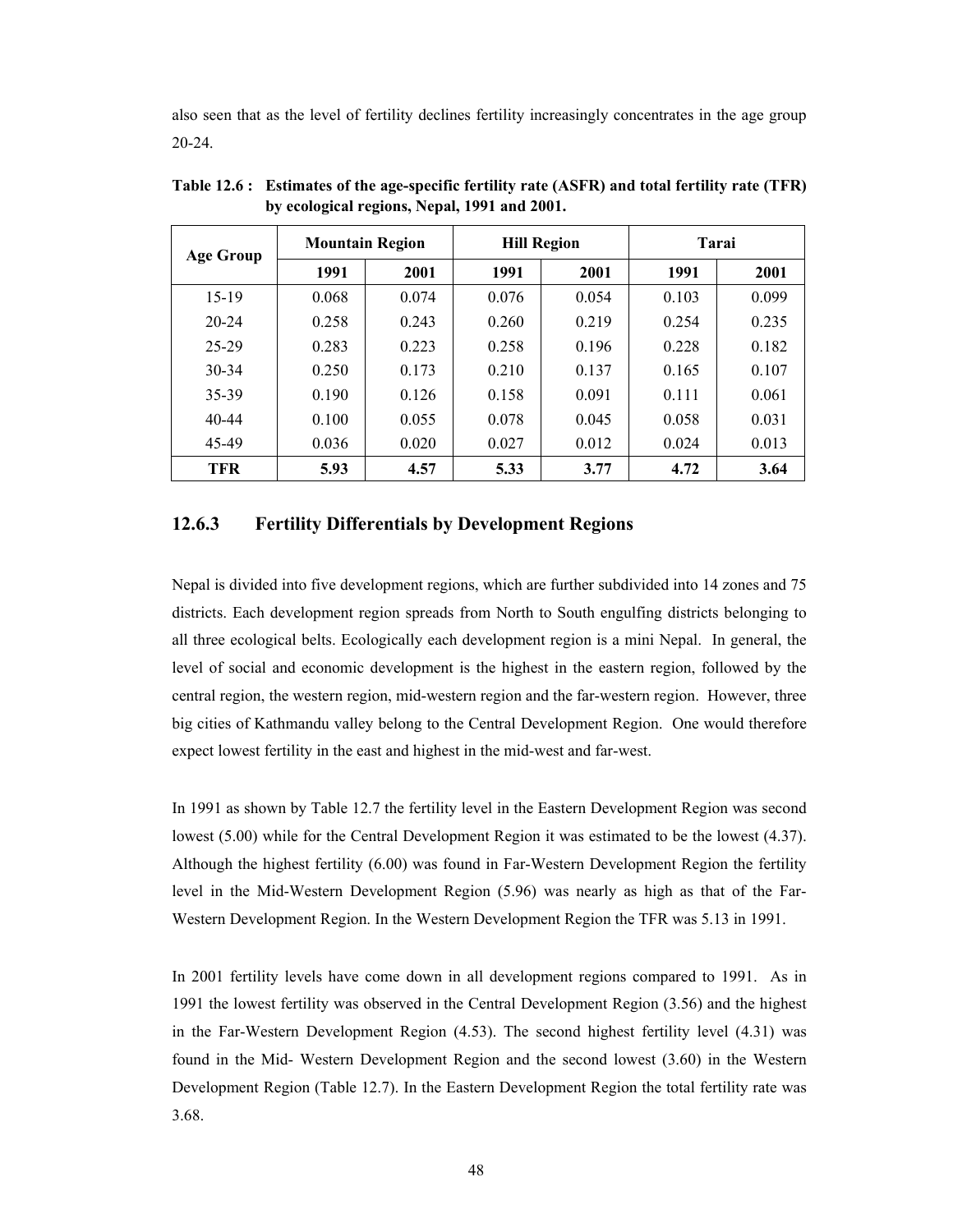|            |       | Eastern     |       | Central<br>Mid-Western<br>Western |       |             |             |        | Far-Western |       |
|------------|-------|-------------|-------|-----------------------------------|-------|-------------|-------------|--------|-------------|-------|
| Age        |       | Development |       | Development                       |       | Development | Development |        | Development |       |
| Group      |       | Region      |       | Region                            |       | Region      |             | Region | Region      |       |
|            | 1991  | 2001        | 1991  | 2001                              | 1991  | 2001        | 1991        | 2001   | 1991        | 2001  |
| $15-19$    | 0.074 | 0.071       | 0.091 | 0.081                             | 0.078 | 0.078       | 0.097       | 0.103  | 0.105       | 0.094 |
| $20 - 24$  | 0.259 | 0.222       | 0.231 | 0.227                             | 0.257 | 0.241       | 0.279       | 0.251  | 0.295       | 0.271 |
| 25-29      | 0.251 | 0.190       | 0.209 | 0.177                             | 0.248 | 0.179       | 0.279       | 0.202  | 0.282       | 0.220 |
| $30 - 34$  | 0.186 | 0.122       | 0.158 | 0.114                             | 0.194 | 0.111       | 0.235       | 0.144  | 0.240       | 0.148 |
| $35 - 39$  | 0.136 | 0.080       | 0.109 | 0.067                             | 0.144 | 0.065       | 0.179       | 0.096  | 0.164       | 0.108 |
| 40-44      | 0.069 | 0.039       | 0.055 | 0.034                             | 0.074 | 0.035       | 0.089       | 0.052  | 0.083       | 0.049 |
| 45-49      | 0.023 | 0.011       | 0.021 | 0.012                             | 0.029 | 0.011       | 0.034       | 0.015  | 0.031       | 0.016 |
| <b>TFR</b> | 5.00  | 3.68        | 4.37  | 3.56                              | 5.13  | 3.60        | 5.96        | 4.31   | 6.00        | 4.53  |

**Table 12.7 : Estimates of the age-specific fertility rate (ASFR) and total fertility rate (TFR) by development regions, Nepal, 1991 and 2001.** 

The age pattern of fertility is similar in all regions both in 1991 and 2001 in that it peaked in the age group 20-24 except in the Mid-Western Development Region where in 1991 fertility level peaked in both 20-24 and 25-29 age groups (Table 12.7).

# **12.7 Crude Birth Rates**

Crude Birth Rates (CBRs) have also been calculated for 1991 and 2001 census years. These rates are given in Table 12.8. Like TFRs, CBRs are also found decreasing after 1991. In general, high TFR is accompanied by high CBR and low TFR by low CBR but this cannot be true for all areas.

CBR, as the phrase indicates, is only a "crude" measure. It is also affected by the composition of the population as regards age, sex and other characteristics. Thus it can sometimes mislead if used for comparing different populations or the same population at widely different times, because they may vary greatly in their composition. Nevertheless it is a useful measure because a) it is very easy to understand and b) it requires few data and it is easy to calculate. All that is required are the total number of births and the total population.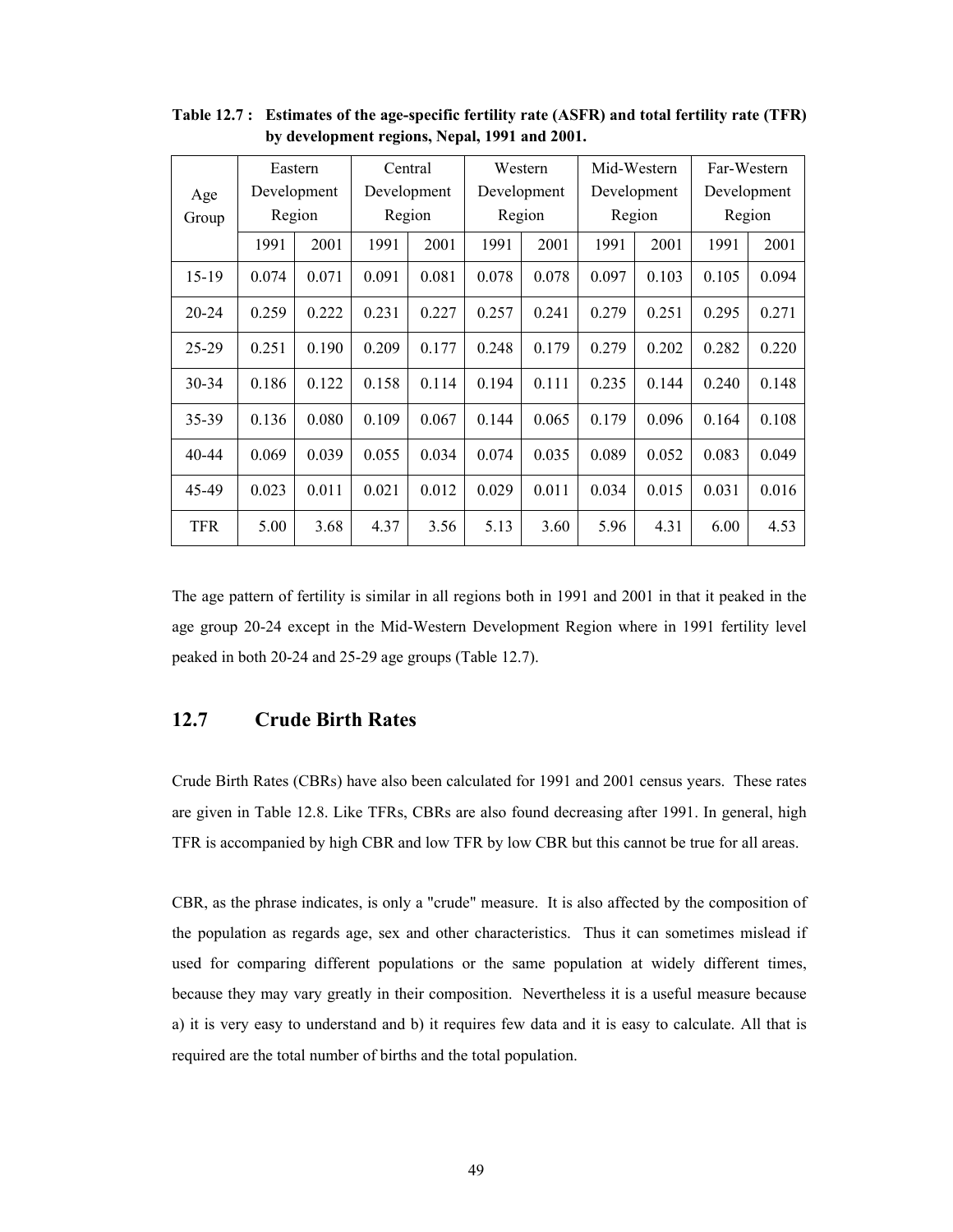| Area                           | 1991 | 2001 | Percent Change<br>1991-2001 |
|--------------------------------|------|------|-----------------------------|
| Nepal                          | 38.7 | 30.5 | $-21.1$                     |
| Mountain Region                | 42.5 | 33.5 | $-21.3$                     |
| Hill Region                    | 39.7 | 34.3 | $-13.6$                     |
| Tarai Region                   | 35.8 | 29.4 | $-17.9$                     |
|                                |      |      |                             |
| Urban                          | 29.9 | 23.6 | $-21.4$                     |
| Rural                          | 39.5 | 34.2 | $-13.5$                     |
|                                |      |      |                             |
| Eastern Development Region     | 37.8 | 29.7 | $-21.5$                     |
| Central Development Region     | 33.5 | 28.8 | $-13.9$                     |
| Western Development Region     | 38.0 | 29.4 | $-22.8$                     |
| Mid-Western Development Region | 43.2 | 42.3 | $-2.0$                      |
| Far-Western Development Region | 44.2 | 35.1 | $-20.5$                     |

**Table 12.8 : Percentage change of crude birth rates between 1991 and 2001, Nepal and its different regions.** 

In 1991 the CBR for the country was estimated at 38.7 which declined to 30.5 by 2001 (Table 12.8). The CBR decline in 2001 compared to 1991 was about 21%. Among the three ecological regions the CBR was the highest (42.5) in the Mountain region in 1991 but by 2001 the Hill region was found having the highest CBR (34.3) although the level of fertility was lower in the hills. By residence, the decline of CBR was higher in the urban areas (21.4%) than in the rural areas (13.5%). Among the five development regions, highest CBR (44.2) was observed in the Far-Western region in 1991 but by 2001 the highest CBR was found in the Mid-Western region (42.3). During the last decade the decline of CBR was very minimal in the Mid-Western region (2% - Table 12.8) although TFR declined by almost 28% (Table 12.7). This indicates that there was heavy out-migration of population from this region to elsewhere. This is the breeding ground of Maoist insurgency and it has been reported that this region was hit hardest by the political insurgency (Karki, 2003).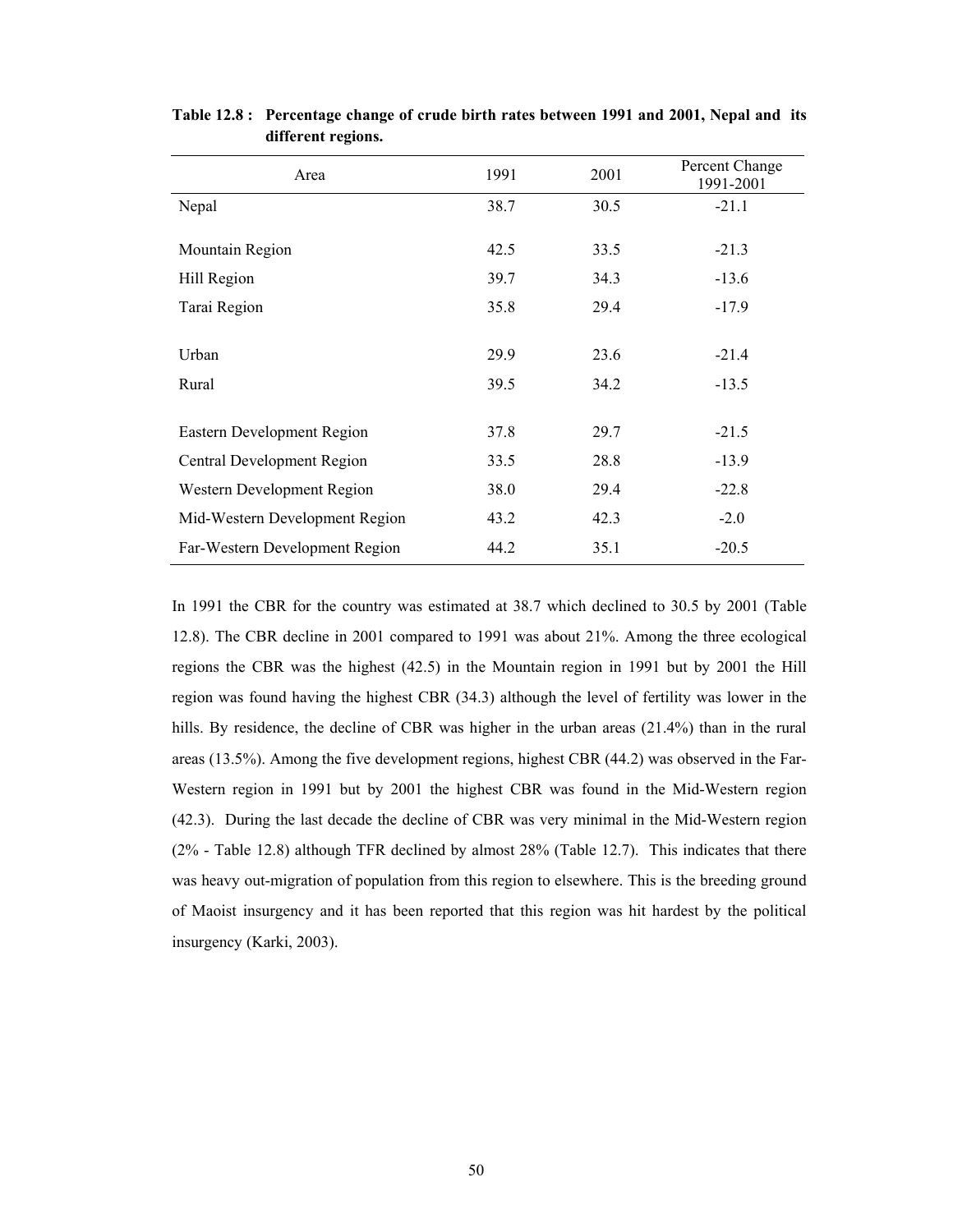### **12.8 Conclusion**

It is clear from the above analysis that fertility level in Nepal has declined in the last decade, i.e., from 1991 to 2001. Individual regional level fertility estimates, however, indicate that the pattern of fertility change was not uniform throughout the country. Many factors are responsible for this uneven pattern of fertility change in the last decade.

Traditionally Nepalese society favours high fertility. Children are a symbol of well being both socially and economically. This is evident from the popular saying which goes "may your progeny fill the hills and mountains". Marriage is early and universal. It is a disgrace for a couple, particularly the wife not to have children. High fertility is desired because by producing children, preferably sons, a woman raises her status in the family. She avoids the chance of having a co-wife, makes herself socially eligible to inherit some property from the family, and above all, wins the support and affection from her husband and the other members of the family, particularly the ever-dominating mother-in-law.

Although the fertility level has begun declining, the last census data show Nepal's TFR of 3.8 (Table 12.4), which is by the world standards still high. The high fertility level in Nepal can be attributed to a number of contributing factors that continue to favour high fertility. They include early and universal marriage, desire for sons for both religious (to perform religious rituals) and economic reasons -- immediate economic gains and old age security (Karki, 1982). Besides, various religions while do not prohibit the use of contraception may give a disposition to high fertility. Many also hold the belief that in situations where life offers little but hardship to the majority, sexual pleasure and the joy the children can bring, are one of the few sources of satisfaction.

Age at marriage is one of the major factors influencing fertility change. Among the ever-married women the median age at first marriage has remained at 16 (16.4 in 1991 and 1996 – MOH, 1993 and 1997 and 16.6 in 2001- MOH, 2002). As age at first marriage data at the national level for males and females are not available the alternative to this is to estimate singulate mean age at marriage (SMAM) using never married population by age and sex. The SMAM for males has steadily increased from 19.5 years in 1961 to 22.9 in 2001 and the corresponding figures for females were 15.4 and 19.5. The male female gap in SMAM was 4.1 years in 1961, which has declined to 3.4 by 2001 (Bhattarai, D. P. and Gharty Chhetry, R. K. in CBS, 1995 and Gharty Chhetry, R. K. and Niraula, B. P. - 2002). A study claims that women marrying between 20 and 24 have similar fertility to that of those marrying before age 20; only if the marriage age reached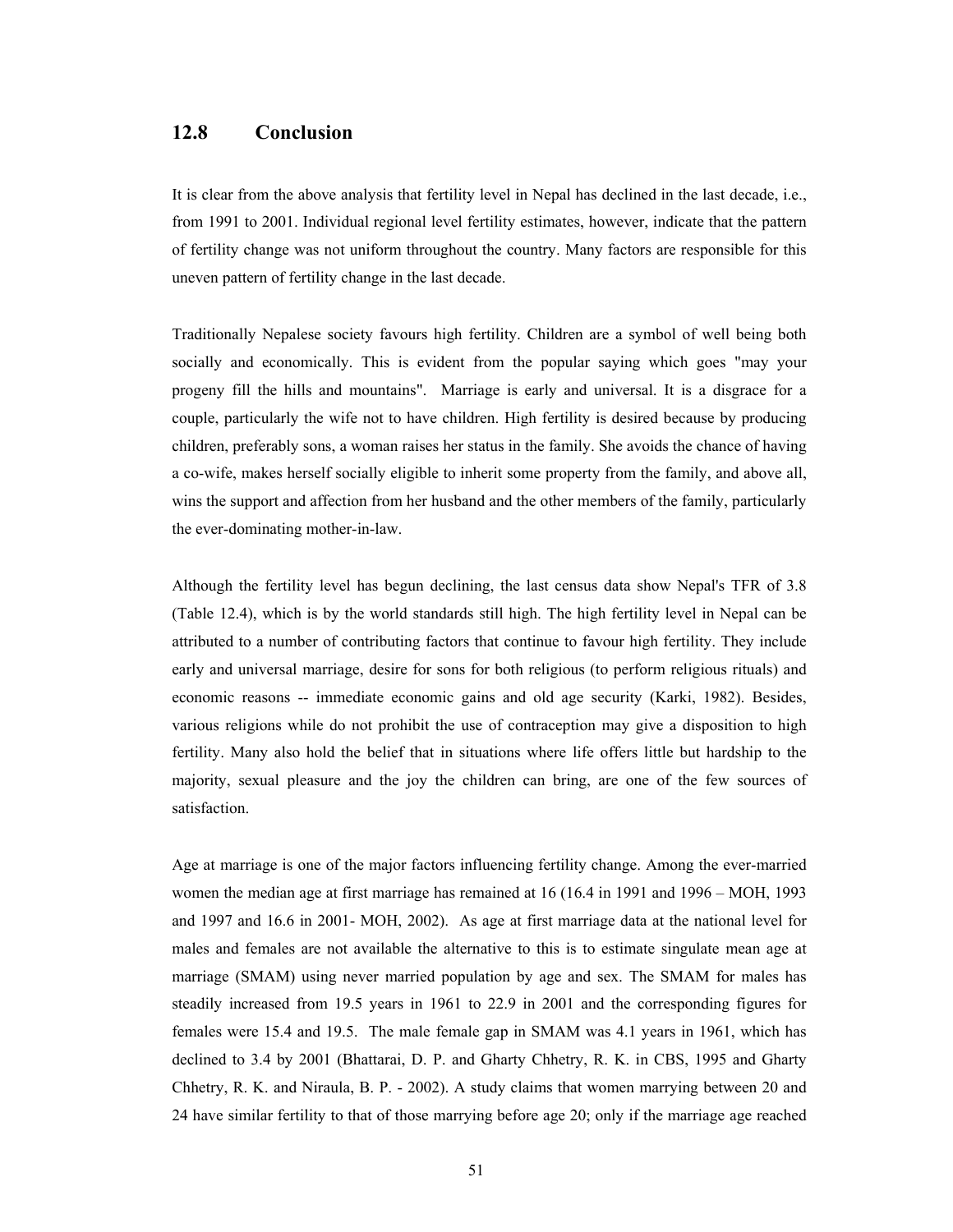25 or over would there be a significant reduction of fertility (Das, 1969). Perhaps this is one of the reasons for persistent high fertility in Nepal.

The fertility transition is usually accompanied by some form of socio-economic change which includes to varying degrees the spread of education, improved health, provision of income to the deprived and exposure to modern ideas that promote fertility decline. Some argue that income to the deprived would initially raise fertility, as they would use the extra income to have more children to gain status in the society. Changing aspirations and opportunities for women who are ultimately enabled to make fertility decisions on their own can perhaps check this.

Using various census and survey data the present study has established a certain fertility trend for Nepal since the 1990s to 2001. Also for the first time, the author has made a sincere attempt to arrive at different measures of fertility for different regions of Nepal using the census data of 1991 and 2001. For the local political leaders also it is very important to be aware of the volume and magnitude of population problem especially that of reproduction and fertility as this is one of the major components of population change.

In this work, the author has attempted to estimate fertility change in Nepal. Applying latest indirect techniques of fertility estimation at the national level, fertility estimates were presented for 1991 and 2001. Fertility levels and trends were also estimated for urban and rural areas, for three ecological belts, and for five development regions. The fertility estimates, which are based on children ever born, births last year and reported age-sex distributions of females from 1991 and 2001 censuses of Nepal, show that fertility in Nepal is declining in the recent past.

The people of Nepal are caught up in economic hardships due to the depletion of natural resource base. This was realised in the early 1970s (Blaikie, et al, 1980) and in 1979 when this author was conducting field work in Nepal. Then the author observed the respondents singling out the deteriorating hill environment and the economic cost of raising children responsible for their hardships; they spoke in support of a shift towards smaller family size if they could. Those families who had good land are now only moderately well off. Inheritance customs continually divide large estates between several sons; thus more sons mean less land for each. Many villagers, therefore, linked the poverty of the people to large family size (Karki, 1982). Apparently the poverty level has not changed since then rather it appears that it has even become worse as the proportion of people living under the poverty line has risen from 37% in 1984/85 to 42% in 1996 (Karki, 2000). However, HMG of Nepal has set the target of reducing the proportion of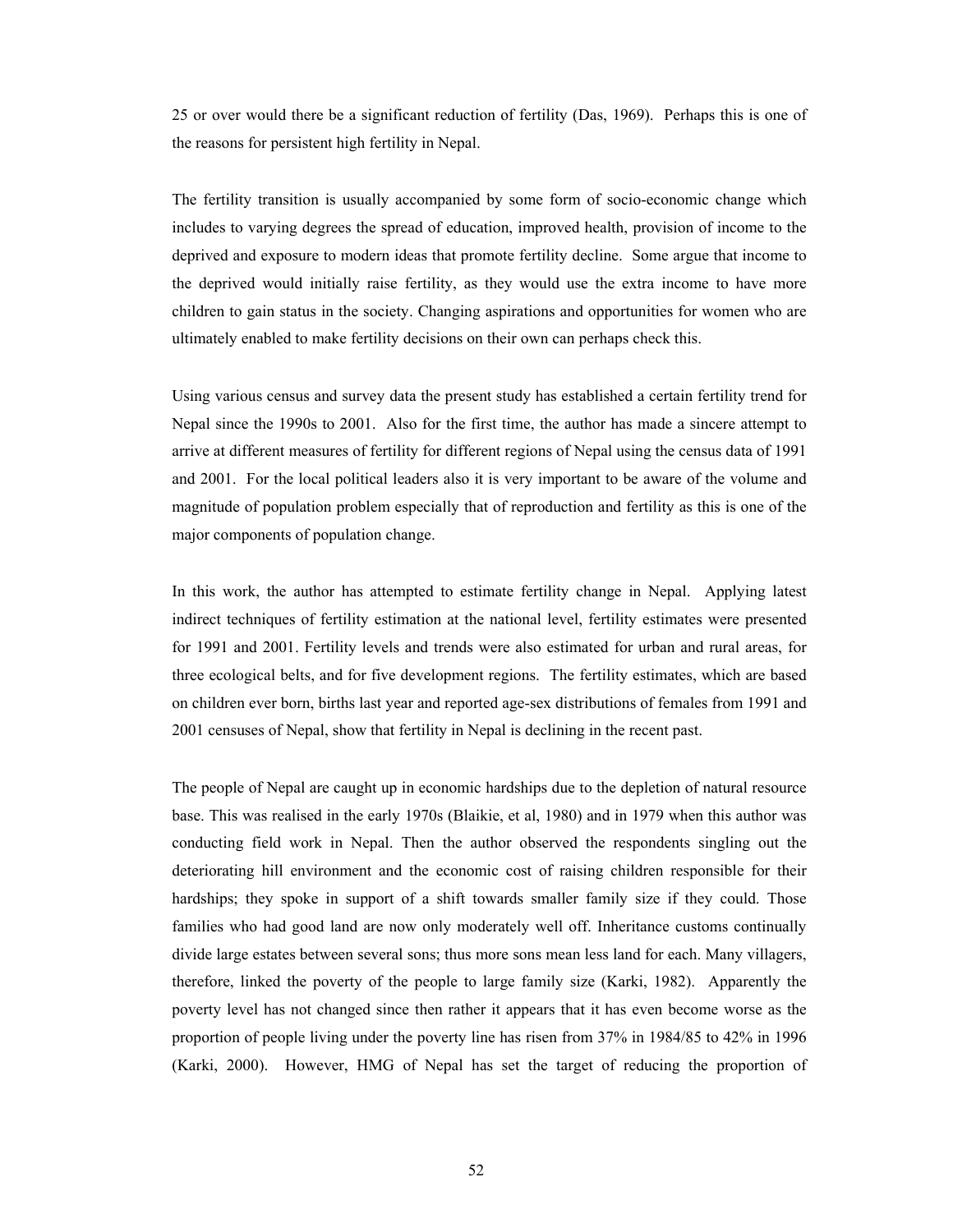population under the poverty line to 30% by the end of the  $10<sup>th</sup>$  Plan, i.e., by mid 2007 (NPC, March 2003).

In order to reduce poverty in Nepal it is highly important to effectively implement fertility reduction programmes. Studies show that since 1970, developing countries with lower fertility and slower population growth have seen higher productivity, more savings and more productive investment. They have registered faster economic growth. Investments in health and education, and gender equality are vital to this effect. Family planning programmes and population assistance were responsible for almost one third of the global decline in fertility from 1972 to 1994. These social investments attack poverty directly and empower individuals, especially women. They enable choice (UNFPA, 2002).

In Nepal the birth rate can possibly be reduced by carefully designed population policies and programmes that are correctly implemented. These should take into account the experience of other countries with similar problems. What is now needed is the integrated, multidimensional approach, which emphasises literacy, education (particularly for women), lowering infant mortality and providing contraceptives along with follow-ups. Information, education and communication programmes must be reinforced by health or community workers at the village level who can teach the villagers - the involvement of women must be encouraged here. Perhaps at this stage local NGOs can be effective as they can mobilise the community better locally. Even appropriate government policies fail, however, because of administrative inefficiency.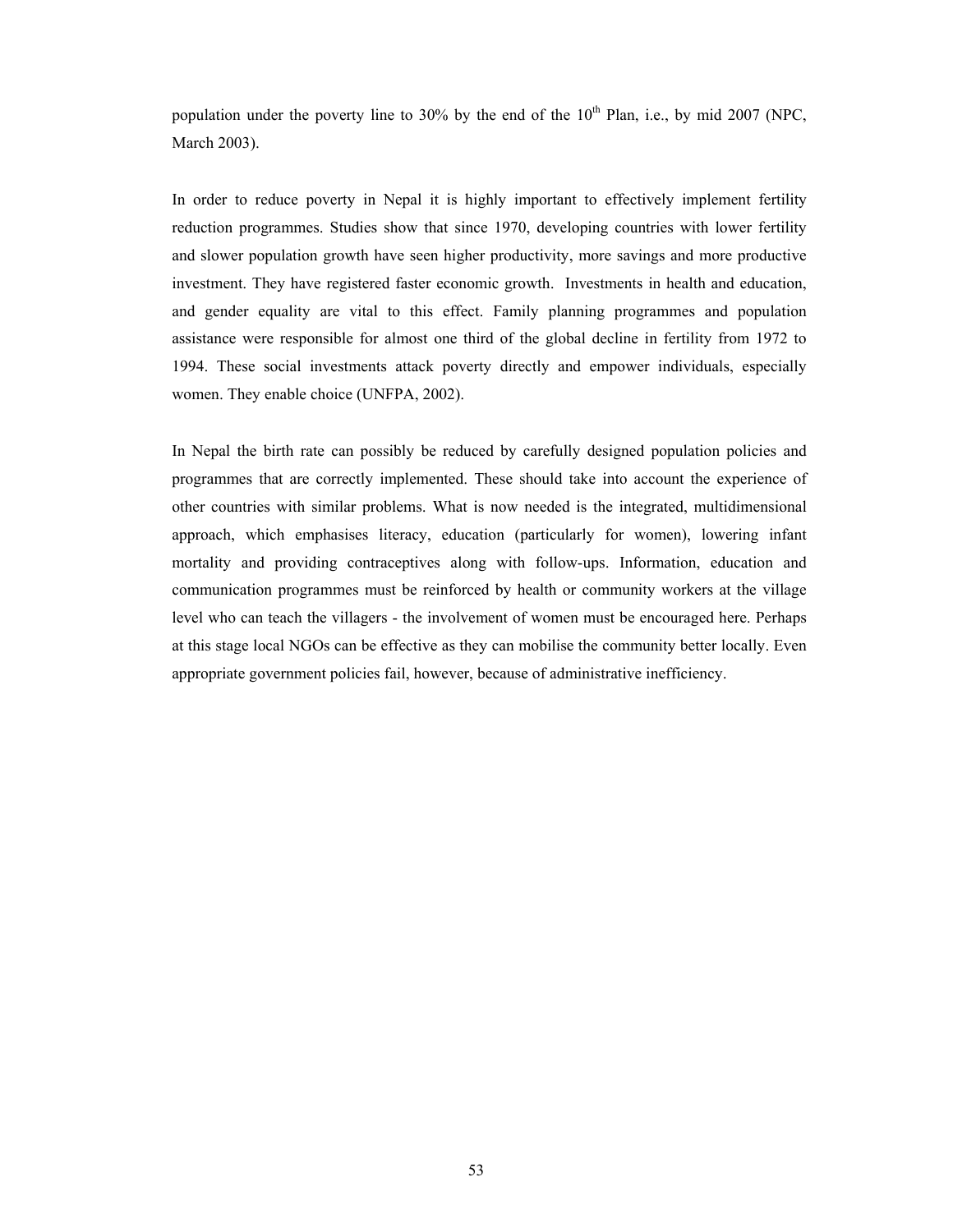# **References**

- Arriaga, E. E. (1994). *Population Analysis with Microcomputers*. Vol. I. Bureau of the Census, USAID and UNFPA.
- Arriaga, E. E. (1983). *Estimating Fertility from Data on Children Ever Born by Age of Mothers*. International Research Document, no 11. Washington D. C., United States Bureau of the Census.
- Bastola, T. (2000). Urban Population of Nepal. *In Nepal Population and Development Journal*. Ministry of Population and Environment, Kathmandu, Nepal.
- Bhattarai, D.R. and G. C., R. K. (1995). Nuptiality Trends, Differentials and Patterns. *Population Monograph of Nepal*. Central Bureau of Statistics, National Planning Commission Secretariat, Kathmandu, Nepal.
- Blaikie, P., Cameron J. and Seddon, D. (1980). *Nepal in Crisis, Growth and Stagnation at the Periphery*. Clarendon Press, Oxford.
- Bourini, A.K. (1977). *The Demographic Sample Survey of Nepal* 1976. Central Bureau of Statistics, National Planning Commission Secretariat, Kathmandu, Nepal.
- Brass, W. and Coale, A.J. (1968). *Methods of Analysis and Estimation*. In William Brass et al, eds. The Demography of Tropical Africa. Princeton University Press. Princeton.
- Central Bureau of Statistics (2002). *Population Census 2001: National Report*. National Planning Commission Secretariat, Kathmandu, Nepal.
- Central Bureau of Statistics (1997). *The Demographic Sample Survey of Nepal, Third Year Survey 1977-78*. National Planning Commission, Secretariat, Kathmandu, Nepal.
- Central Bureau of Statistics (1993). Population Census 1991. Vol. I, Parts III and XII. National Planning Commission Secretariat, Kathmandu , Nepal.
- Central Bureau of Statistics (1993). *Population Census 1991*. Vol. I and Parts I, III, IV and V, National Planning Commission Secretariat, Kathmandu, Nepal.
- Central Bureau of Statistics (1984). *Population Census 1981*. Vol. I and Parts I, III and IV, National Planning Commission Secretariat, Kathmandu, Nepal.
- Central Bureau of Statistics (1987). *Population Monograph of Nepal*. National Planning Commission Secretariat, Kathmandu, Nepal.
- Central Bureau of Statistics (1975). *Population Census 1971*. Vols. I and IV, National Planning Commission Secretariat, Kathmandu, Nepal.
- Cho, L.J.; Retherford, R. D. and Choe, M.K. (1986). The Own-Children Method of Fertility Estimation. An East-West Centre Book.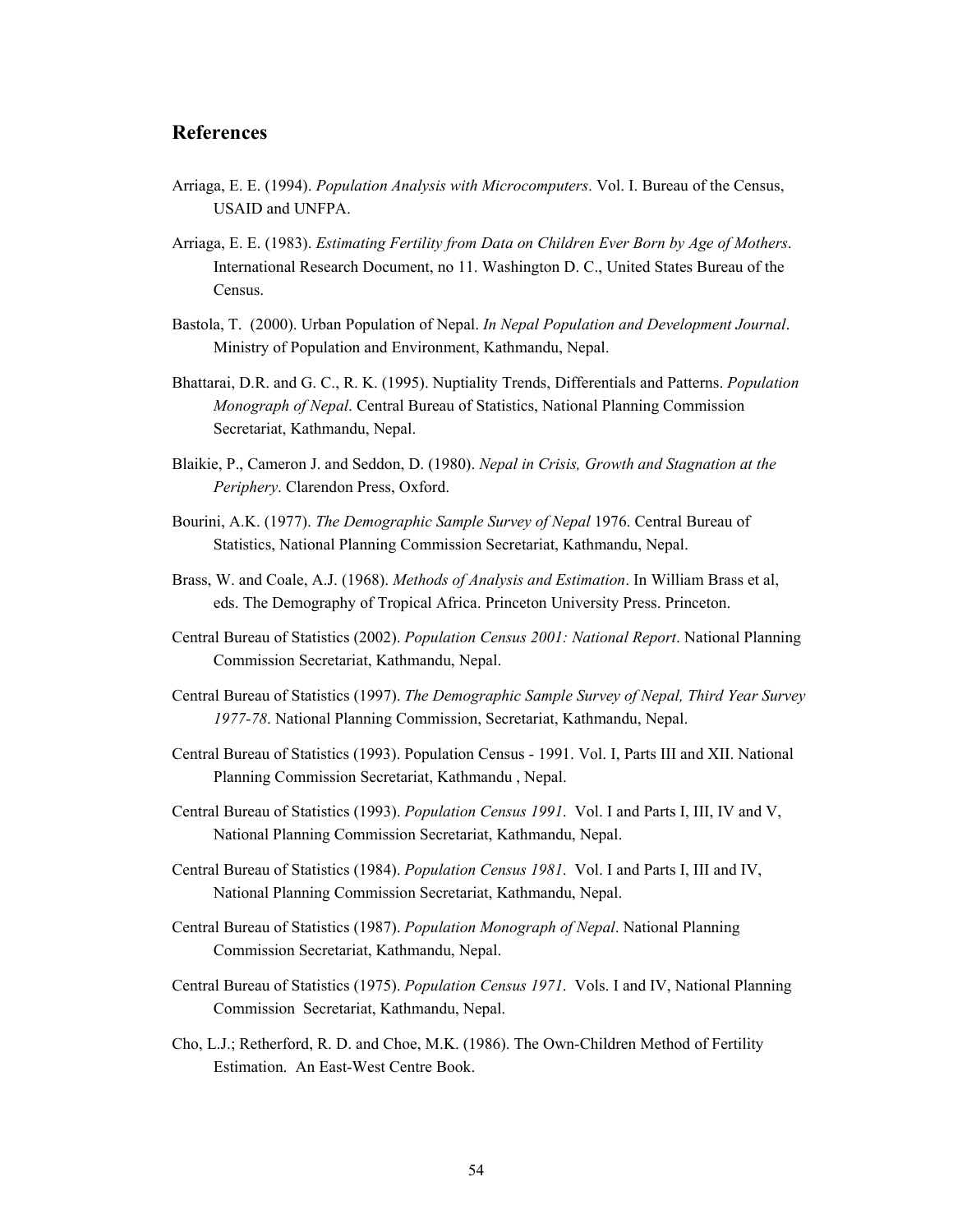- Coale, A. J., Hill, A. G., and Trussell, T. J. (1975). A New Method of Estimating Fertility Measures from Incomplete Data. *Population Index* 41(2).
- Das, N. C. (1969). A Note on the Effect of Postponement of Marriage on Total Fertility and Female Birth Rate. IUSSP, International Population Conference, London.
- Davis, K. and Blake, J. (1955). Social Structure and Fertility: an Analytic Framework. *Economic Development and Cultural Change*, Vol. 4.
- Eberstadt, N. (1983). Recent Declines in Fertility in Less Developed Countries, and What Population Planners may Learn from them. World Development. 8(1), Pergamon Press Ltd.
- Feeny, G. (1977). Estimates of Demographic Parameters from Census and Vital Registration Data. Proceedings of the 1977 Mexico International Population Conference, pp. 349-70. Liege: IUSSP.
- G. C., R. K. and Niraula, B. (2002). *Major Findings of Population Census 2001*. Kathmandu, Nepal.
- Goldman, N., Coale, A.J. and Weinstwein, M. (1981). An Analysis of the National Fertility Survey Maternity Histories. IUSSP, Liege, Belgium. Center, Honolulu, Hawaii.
- Gunasekaran and Palmore, J.A. (1984). Regression Estimates of the Gross Reproduction Rate using Moments of the Female Age Distribution. *In Asia and the Pacific Census Forum*. Vol. 11, No. 1. East-West Population Institute, East-West Center, Honolulu, Hawaii.
- Joshi, P.L. and David, A.S. (1983). *Demographic Targets and their Attainments the Case of Nepal. National Commission on Population*, Singha Durbar, Kathmandu, Nepal.
- Karki, Y. B. (2002). *Assessment of the 2001 Population Census of Nepal and Establishment of Demographic Bases for New Population Projections*. United Nations Population Fund (UNFPA), Country Office, Nepal.
- Karki, Y. B. (2000). Population Growth, Poverty and ICPD POA in Nepal. *Population and Development Journal*. Ministry of Population and Environment, Kathmandu, Nepal.
- Karki, Y. B. (1992). *Estimates and Projections of Population*, *Nepal: 1981-2031*. Central Department of Population Studies, Tribhuvan University, Kathmandu, Nepal.
- Karki, Y. B. (1984). Estimates of Total Fertility Rates for Nepal and its Geographical Sub-Divisions and Administrative Zones 1971 and 1981. National Commission on Population, Kathmandu, Nepal.
- Karki, Y. B. (1982). Fertility and the Value of Children: A Study of Rural and Urban Populations in Nepal. Ph.D. Thesis, London School of Economics, London.
- Krotki, K. J. and Thakur, H.N. (1971). Estimates of Population Size and Growth from the 1952/54 and 1961 censuses of the Kingdom of Nepal. *Population Studies* 25(1).
- Ministry of Health (MOH) (2002). Nepal Demographic and Health Survey 2001.Kathmandu, Nepal and Calverton, New ERA and ORC Macro, DHS+, Maryland, USA.